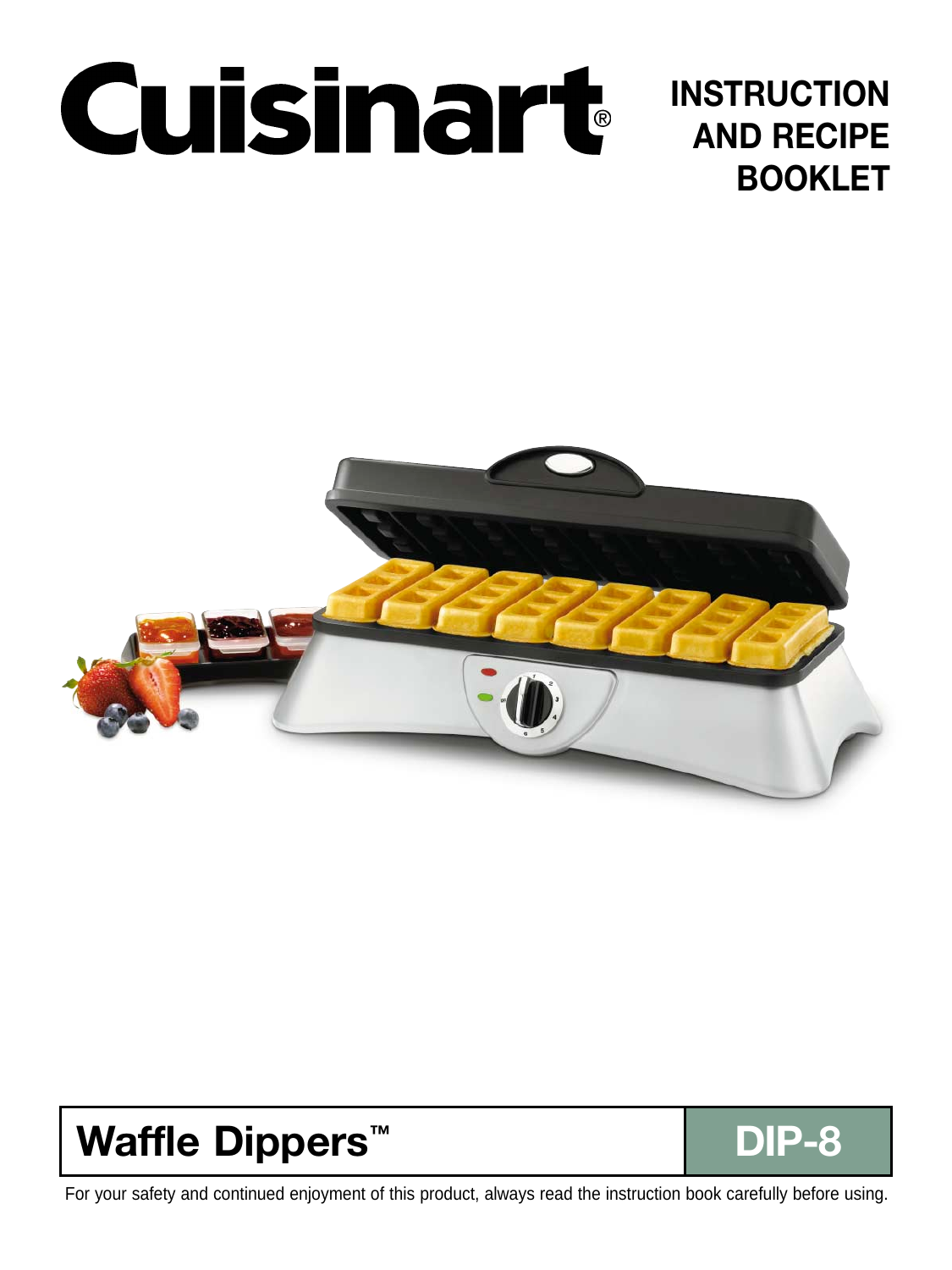# **IMPORTANT SAFEGUARDS**

When using an electrical appliance, basic safety precautions should always be followed, including the following:

### 1. **READ ALL INSTRUCTIONS.**

- 2. Do not touch hot surfaces. Use handles and knobs
- 3. To protect against fire, electrical shock, and injury to persons, DO NOT IMMERSE CORD, PLUG, OR UNIT in water or other liquids.
- 4. Close supervision is necessary when any appliance is used by or near children.
- 5. Unplug from outlet when not in use and before cleaning. Allow to cool before putting on or taking off parts, and before cleaning appliance.
- 6. Do not operate any appliance with a damaged cord or plug or after the appliance malfunctions or has been damaged in any manner. Return appliance to the nearest Cuisinart Authorized Service Facility for examination, repair, or adjustment.
- 7. The use of accessory attachments not recommended by Cuisinart may result in fire, electrical shock, or injury to persons.
- 8. Do not use outdoors.
- 9. Do not let power cord hang over edge of table or counter, or touch hot surfaces.
- 10. Do not place on or near a hot gas or electric burner, or in a heated oven.
- 11. Unplug the unit when finished baking waffles.
- 12. Do not use appliance for other than intended use.
- 13. Extreme caution must be used when moving an appliance containing hot oil or other hot liquids.
- 14. Always attach plug to appliance first, then plug cord into the wall outlet. To disconnect, turn control dial to off setting, then remove plug from wall outlet.
- 15. WARNING: TO REDUCE THE RISK OF FIRE OR ELECTRIC SHOCK, REPAIR SHOULD BE DONE ONLY BY AUTHORIZED PERSONNEL. DO NOT REMOVE THE BASE PANEL. NO USER SERVICEABLE PARTS ARE INSIDE.

# **SAVE THESE INSTRUCTIONS FOR HOUSEHOLD USE ONLY**

## **SPECIAL CORD SET INSTRUCTIONS**

A short power-supply cord is provided to reduce the risks resulting from becoming entangled in or tripping over a longer cord.

Longer extension cords are available and may be used if care is exercised in their use.

If a long extension cord is used, the marked electrical rating of the extension cord should be at least as great as the electrical rating of the appliance, and the longer cord should be arranged so that it will not drape over the countertop or tabletop where it can be pulled on by children or animals, or tripped over.

# **NOTICE:**

This appliance has a polarized plug (one blade is wider than the other). To reduce the risk of electric shock, this plug will fit in a polarized outlet only one way. If the plug does not fit fully in the outlet, reverse the plug. If it still does not fit, contact a qualified electrician. Do not modify the plug in any way.

# **TABLE OF CONTENTS**

| Important Safeguards Page 2    |  |
|--------------------------------|--|
| Introduction  Page 3           |  |
| Parts and Features  Page 3     |  |
| Before First Use Page 3        |  |
| Operating Instructions  Page 3 |  |
| Dipping Station Page 4         |  |
| Cleaning and Care  Page 4      |  |
|                                |  |
|                                |  |
|                                |  |
|                                |  |
|                                |  |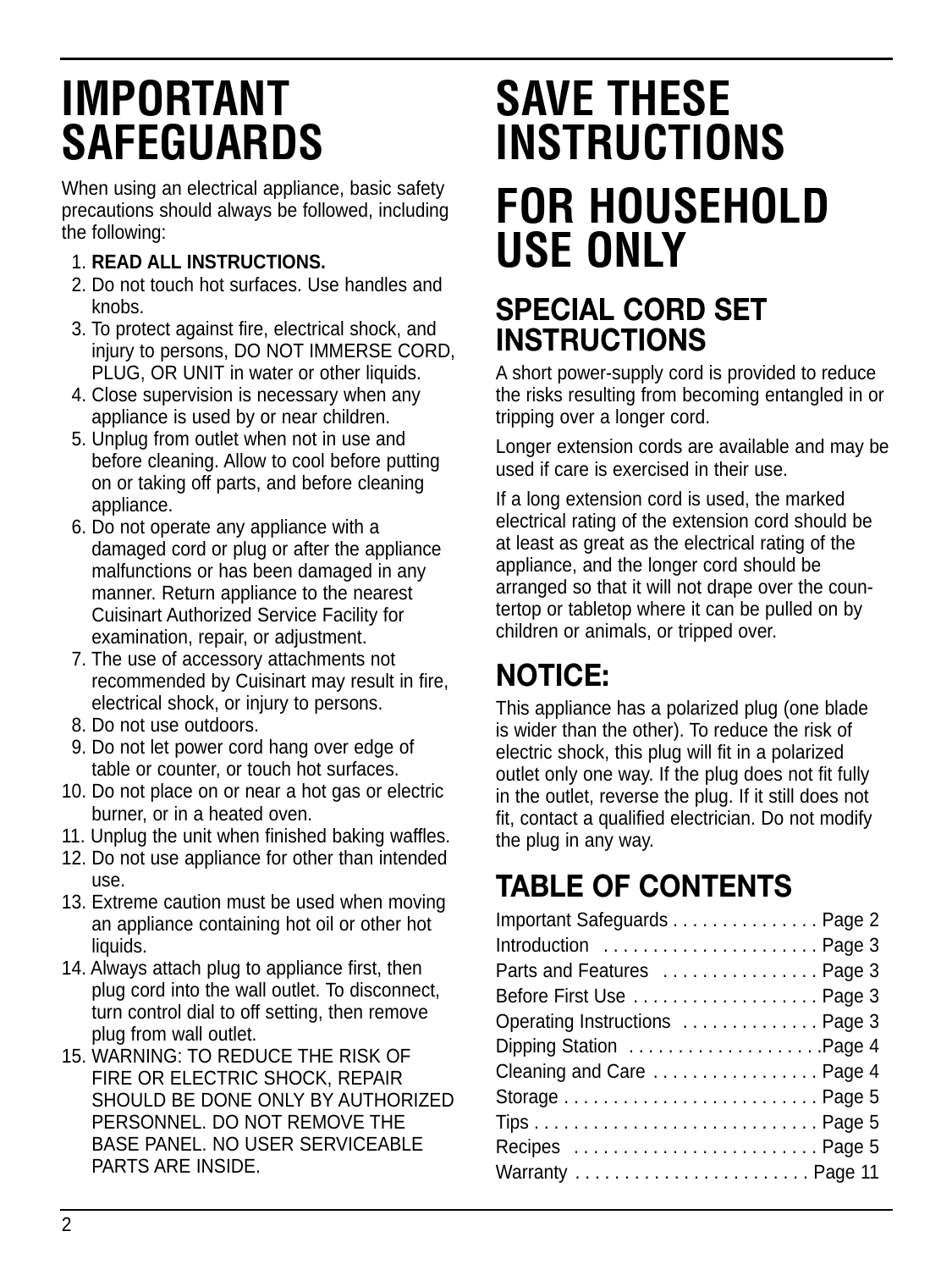# **INTRODUCTION**

Cuisinart has always had a flair for fun, and your new Waffle Dippers™ is one of the best examples yet! You'll find everyone coming to breakfast or sitting down for snacks when you bake up these hand-held waffles, eight at a time. They're just the right size to dip into your favorite syrup or fruit sauce, and our microwaveable triple Dipping Station makes dips easy to warm up and serve. Six browning settings let you customize shades for perfect waffles, and indicator lights and an audible tone guarantee yummy results. Plates are nonstick, so heat them up and call the kids!

# **PARTS AND FEATURES**



- **1. Housing** Cool-touch housing with stainless steel insert and embossed Cuisinart logo.
- **2. Lid Handle** Ergonomic design is easy to operate. Push button to release latch and open lid.
- **3. Baking Plates** Die-cast aluminum plates bake eight Belgian waffle sticks perfect for dipping.
- **4. Control Dial** Six adjustable browning settings and OFF position.
- **5. Indicator Lights** Red indicator light signals power on; green indicator light signals when waffle iron is ready to bake and waffles are cooked and ready to eat.
- **6. Audible Signal (not shown)** Signals when waffle iron is ready to bake and waffles are cooked and ready to eat.
- **7. Storage (not shown)** Cord wraps under base and unit stands on back end for storing.
- **8. Rubber Feet (not shown)** Feet keep unit steady and won't mark countertop.
- **9. Dipping Station** Tray holds three removable microwave-safe dipping cups.
- **10. Dipping Cups** Fill with your favorite syrup or jelly and dip your waffle sticks.

# **BEFORE THE FIRST USE**

Remove all packaging and any promotional labels or stickers from your waffle iron. Be sure that all parts (listed above, **Parts and Features**) of your new waffle iron have been included before discarding any packaging materials. You may want to keep the box and packing materials for use at a later date.

Before using your Cuisinart® Waffle Dippers™ for the first time, remove all protective paper and wrapping. Wipe housing and waffle plates with a damp cloth to remove any dust from the warehouse or shipping. The dipping station and dipping cups can be washed by hand or in the dishwasher.

**Note:** This Cuisinart® Waffle Dippers™ has been treated with a special nonstick coating. Before the first use, we suggest you season the grids with cooking spray or oil. If using oil, apply with a paper towel or pastry brush. You may find it helpful to repeat this process before each use of the waffle maker.

# **OPERATING INSTRUCTIONS**

- 1. Place the closed waffle iron on a clean, flat surface where you intend to bake.
- 2. Plug the power cord in a standard electrical outlet.
- 3. Turn the control dial clockwise from the OFF position to the desired browning setting. Setting #1 is for the lightest color waffles and setting #6 is for the darkest color waffles. We recommend using setting #3 or #4 for golden brown waffles.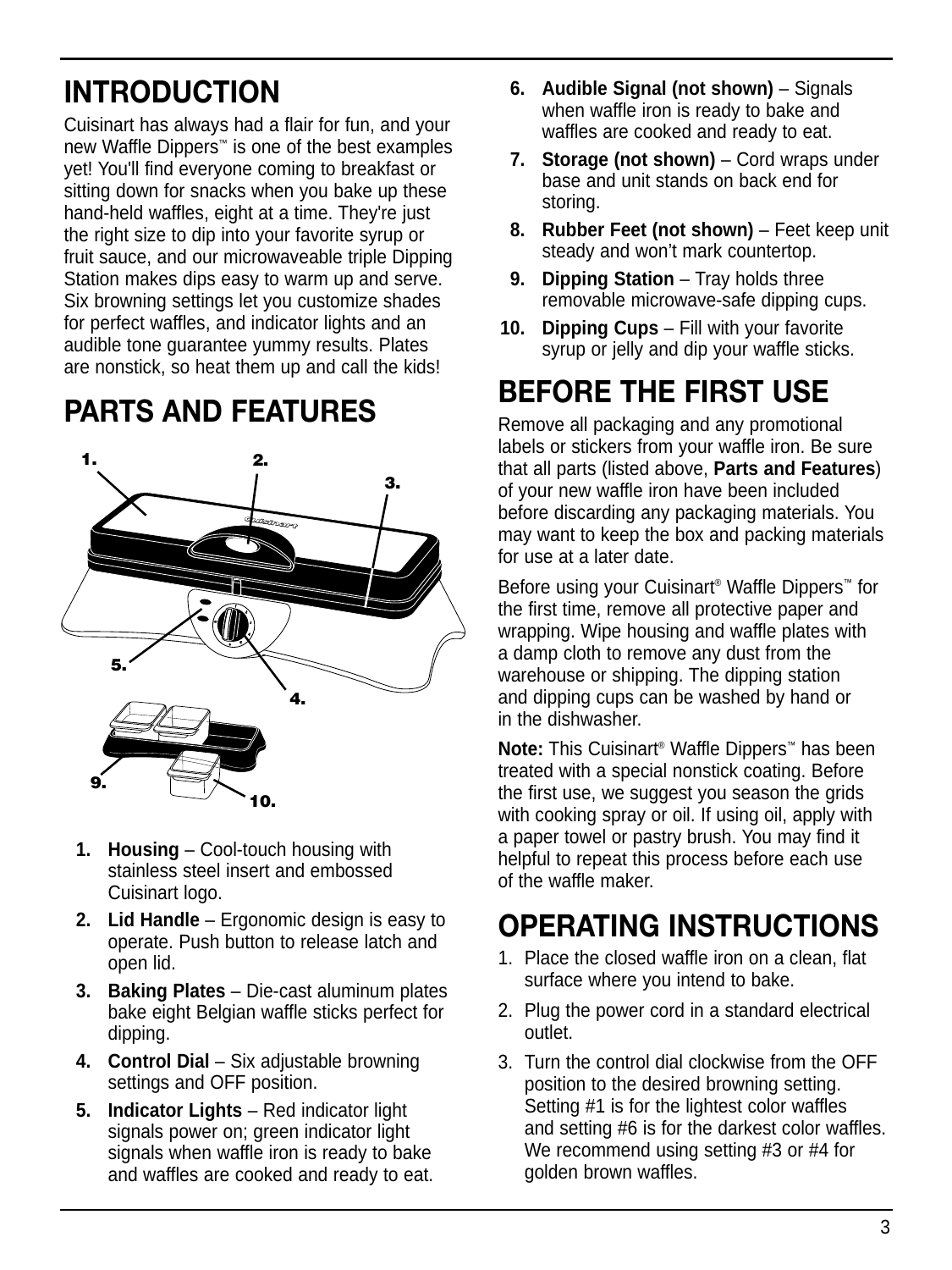

The red indicator light will turn on to signal power. Allow the waffle iron to preheat. When the waffle iron has reached desired temperature, the green indicator light will turn on and the audible tone will sound. You are now ready to begin baking.

**Note:** The first time you use your waffle iron it may have a slight odor and may smoke a bit. This is normal, and common to appliances with a nonstick surface.

4. Lift lid of waffle iron by grasping the handle, pushing in the button and lifting up in one fluid motion. Lid will stay open at 110° position until you lower it.



- 5. Pour batter across the lower waffle grid. Use a heat-proof spatula to spread batter evenly over the grids. Close the lid. The waffle iron will automatically latch shut when you lower the lid. The green light will turn off but the red light will stay illuminated.
- 6. Baking time is determined by the browning level that you chose in Step 3. It may take up to 4 minutes to bake your waffle on setting #6.
- 7. When the waffle sticks are ready to eat, the green light will turn on and the audible tone will sound. Remove waffle sticks by gently loosening the edges with a heat-proof plastic spatula or wooden spatula. Never use metal utensils, as they will damage the nonstick coating.

8. When you are finished baking, turn the control dial counterclockwise to the OFF setting. The red indicator light will turn off. Unplug the power cord from the wall outlet. Allow the waffle iron to cool down completely before handling.

# **DIPPING STATION**



The dipping station is a plastic tray with three removable, translucent dipping cups. Fill the cups with syrup, jelly, peanut butter, chocolate and other favorite dipping sauces for dipping your baked waffle sticks.

The dipping station can go in the microwave if you want your dipping sauces heated. With the filled cups placed in the tray, microwave the dipping station on high for 10 to 15 seconds. When ready, take the dipping station to the table for dipping your waffle sticks. The cups may be removed from the tray.

The dipping station, including tray and cups, can be washed by hand or in the dishwasher on the upper rack.

# **CLEANING AND CARE**

Once you have finished baking, turn the control dial to the OFF position and remove plug from electrical outlet. Leave top lid open so grids begin to cool. Allow waffle iron to cool down completely before handling.

Never take your waffle iron apart for cleaning. Simply brush crumbs from grooves, and absorb any excess cooking oil by wiping with a dry cloth or paper towel.

You may clean the grids by wiping with a damp cloth, (be sure waffle iron is unplugged) to prevent staining and sticking from batter or oil buildup. **Be certain grids have cooled completely and waffle iron is unplugged before cleaning.** If batter adheres to plates, simply pour a little cooking oil onto the baked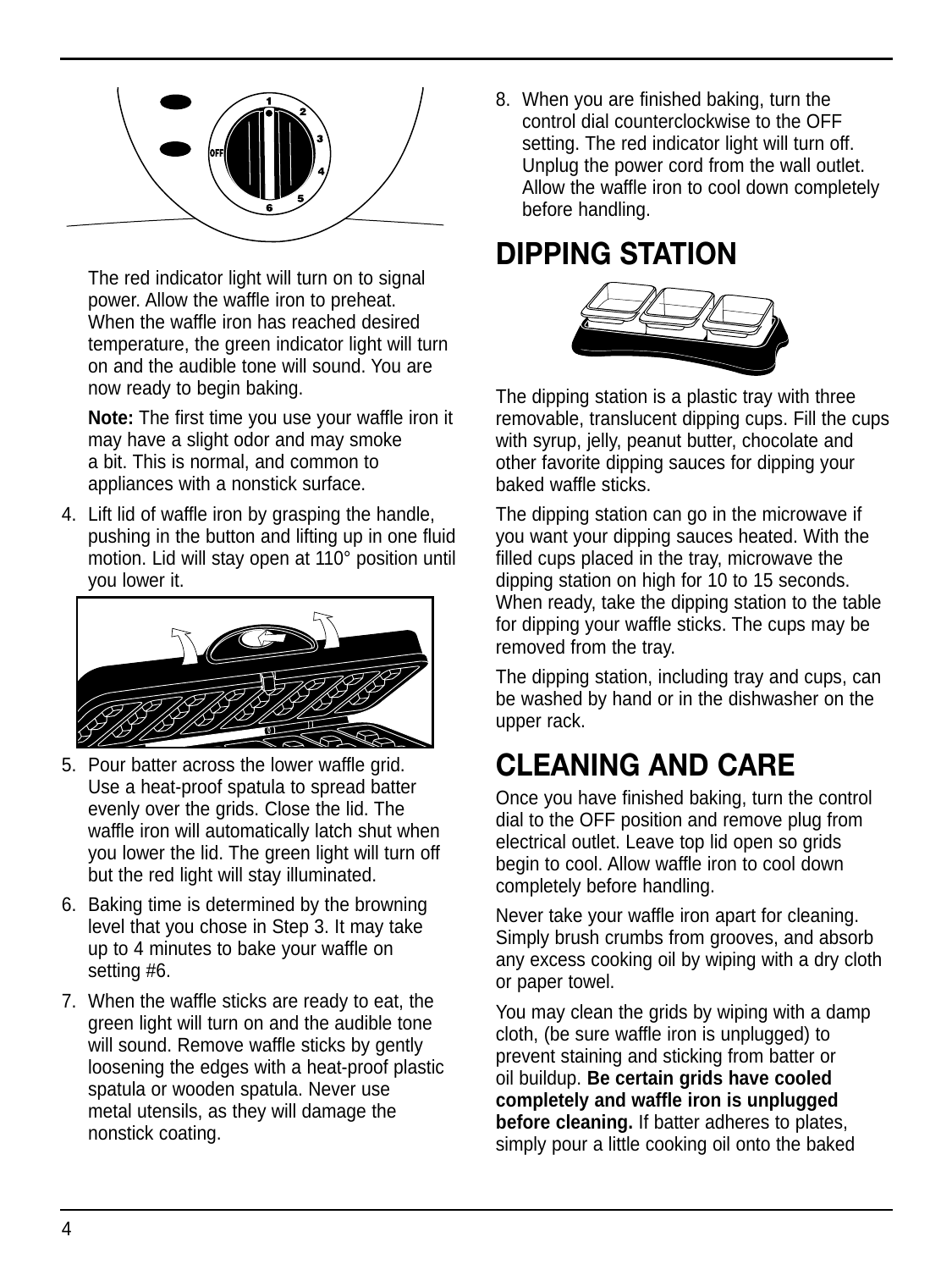batter and let stand approximately 5 minutes, thus allowing batter to soften for easy removal.

The dipping station and dipping cups can be washed by hand or in the dishwasher.

To clean exterior, wipe with a soft dry cloth. Never use an abrasive cleanser or harsh pad.

NEVER IMMERSE CORD, PLUG OR UNIT IN WATER OR OTHER LIQUID.

# **STORAGE**

Store with cord wrapped securely under base. For compact storage, stand waffle iron upright on back end with control panel facing up. The waffle iron has been designed with a special



latching feature so lid stays closed during storage.

### **TIPS FOR MAKING PERFECT WAFFLES**

We recommend setting #3 to 4 when using commercial pancake/waffle mixes.

We recommend setting #3 to 4 for most homemade (from scratch) waffle recipes.

If you prefer crisper, darker waffles, increase the browning control. For lighter waffles, decrease the browning control.

For evenly filled waffles, pour the batter into the center of the lower grid and spread out evenly to the edges. The entire lower grid should be filled.

For best results, we recommend using 34 cup batter to fill the entire lower grid.

Waffles taste best when made to order, but baked waffles may be kept warm in a 200° F oven. Place in a baking pan or wrap in foil while in the oven. Waffles wrapped in foil may lose their crispiness.

Baked waffles may be frozen. Allow to cool completely, then place in plastic food storage bag. Use waxed paper to keep waffles

separated. Reheat in a Cuisinart® toaster or toaster oven when ready to use.

Serve savory-flavored waffle sticks in place of bread or muffins to accompany soup or chili.

Add fresh or frozen thawed berries, finely diced ( 1 ⁄8 inch) fruits – apples, pears, peaches, finely chopped nuts, or 1 mashed banana to Basic Waffles, Honey Whole Wheat Waffles, or Waffle Mix Waffle Sticks.

# **RECIPES**

### **BASIC WAFFLE STICKS**

Makes 8 servings (32 waffle sticks)

- **2 cups all-purpose flour**
- **2 tablespoons granulated sugar**
- **1 tablespoon baking powder**
- **1 ⁄2 teaspoon baking soda**
- **1 ⁄2 teaspoon salt**
- **13 ⁄4 cups lowfat milk**
- **6 tablespoons vegetable oil**
- **1 large egg**
- **1 large egg white**

Place ingredients in a large mixing bowl and combine until well blended and smooth. Let batter rest 5 minutes before using. Preheat your Cuisinart® Waffle Dippers™ on setting #3.

When preheated, green indicator light will illuminate. Pour about 1 cup of batter onto the center of the lower grid; spread batter using a heat-proof spatula to within 1 ⁄2 inch of the edge of the grid. Close lid of waffle iron – green indicator light will turn off. When green indicator light turns on again, waffle is ready. Open lid and carefully remove baked waffle. Repeat with remaining batter. For best results, serve immediately. Break apart into individual waffle sticks and serve hot.

### **Fruit-Flavored Waffle Sticks:**

Add 1/2 to 34 cup of blueberries, finely diced apples, pears or peaches to batter before baking.

**Chocolate Chip Waffle Sticks:**

Add 1 ⁄2 cup mini chocolate morsels to batter before baking.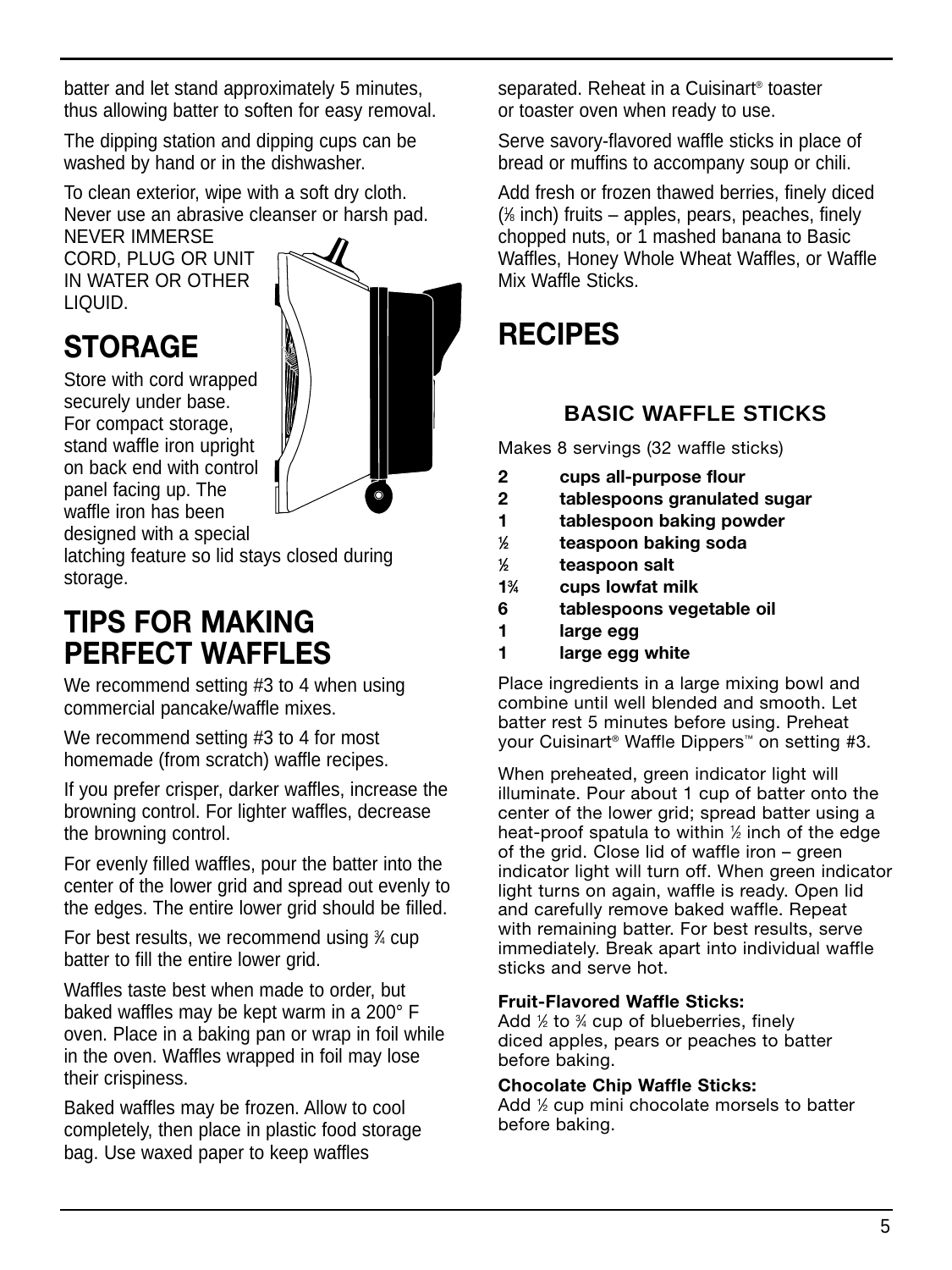### **Dipping Sauce Suggestions:**

Basic Waffle Sticks are great with any of the suggested dipping sauces or spreads.

Nutritional information per serving: Calories 258 (43% from fat) • carb. 30g • pro. 7g • fat 12g • sat. fat 2g • chol. 31mg • sod. 348mg • calc. 85mg • fiber 1g

### **HONEY WHEAT WAFFLE STICKS**

Makes 8 servings (32 waffle sticks)

- **11 ⁄2 cups all-purpose flour**
- **3 ⁄4 cup whole wheat flour**
- **2 tablespoons honey**
- **1 tablespoon baking powder**
- **1 ⁄2 teaspoon salt**
- **2 cups lowfat milk**
- **6 tablespoons vegetable oil**
- **1 large egg**
- **1 large egg white**

Place ingredients in a large mixing bowl and combine until well blended and smooth. Let batter rest 5 minutes before using. Preheat your Cuisinart® Waffle Dippers™ on setting #3.

When preheated, the green indicator light will illuminate. Pour about 1 cup of batter onto the center of the lower grid; spread batter using a heat-proof spatula to within 1 ⁄2 inch of the edge of the grid. Close lid of waffle iron – green indicator light will turn off. When green indicator turns on again, waffle is ready. Open lid and carefully remove baked waffle. Repeat with remaining batter. For best results, serve immediately. Break apart into individual waffle sticks and serve hot.

#### **Nutty Honey Wheat Waffle Sticks:**

Add 1 ⁄2 cup finely chopped nuts (walnuts, almonds, pecans, peanuts, hazelnuts) to batter before baking.

#### **Dipping Sauce Suggestions:**

Honey Wheat Waffle Sticks are great with any of the suggested dipping sauces or spreads.

Nutritional information per waffle: Calories 261 (43% from fat) • carb. 29g • pro. 8g • fat 12g • sat. fat 2g • chol. 31 mg • sod. 285mg • calc. 98mg • fiber 2g

### **CINNAMON BROWN SUGAR WAFFLE STICKS**

Makes 8 servings (32 waffle sticks)

- **3 tablespoons packed light brown sugar**
- **2 cups all-purpose flour**
- **1 tablespoon baking powder**
- **2 teaspoons ground cinnamon**
- **1 ⁄2 teaspoon baking soda**
- **1 ⁄2 teaspoon salt**
- **13 ⁄4 cups lowfat milk**
- **6 tablespoons vegetable oil**
- **1 large egg, lightly beaten**
- **2 large egg whites, lightly beaten**

Crumble the brown sugar to remove all lumps and place in a medium mixing bowl with the flour, baking powder, cinnamon, baking soda, and salt. Add the milk, oil, and egg whites; stir until blended and smooth. Let batter rest 5 minutes before using. Preheat your Cuisinart® Waffle Dippers™ between setting #3 and setting #4.

When preheated, the green indicator light will illuminate. Pour about 1 cup batter onto the center of the lower grid; spread batter using a heat-proof spatula to within 1 ⁄2 inch of the edge of the grid. Close lid of waffle iron– green indicator light will turn off. When green indicator light turns on again, waffle is ready. Open lid and carefully remove baked waffle. Repeat with remaining batter. For best results, serve immediately. Break apart into individual waffle sticks and serve hot.

#### **Dipping Sauce Suggestions:**

Warmed maple syrup, peanut butter, apple butter, pumpkin butter, or fruit-flavored yogurt for dipping.

Nutritional information per serving (4 waffle sticks): Calories 269 (41% from fat) • carb. 33g • pro. 7g • fat 12g • sat. fat 2g • chol. 31mg • sod. 357mg • calc. 97mg • fiber 1g

### **OATMEAL RAISIN WAFFLE STICKS**

Makes 8 servings (32 waffle sticks)

- **1 cup oatmeal (regular rolled oats, not quick oats)**
- **1 cup lowfat milk**
- **4 tablespoons packed light brown sugar**
- **11 ⁄2 cups all-purpose flour**
- **2 teaspoons ground cinnamon**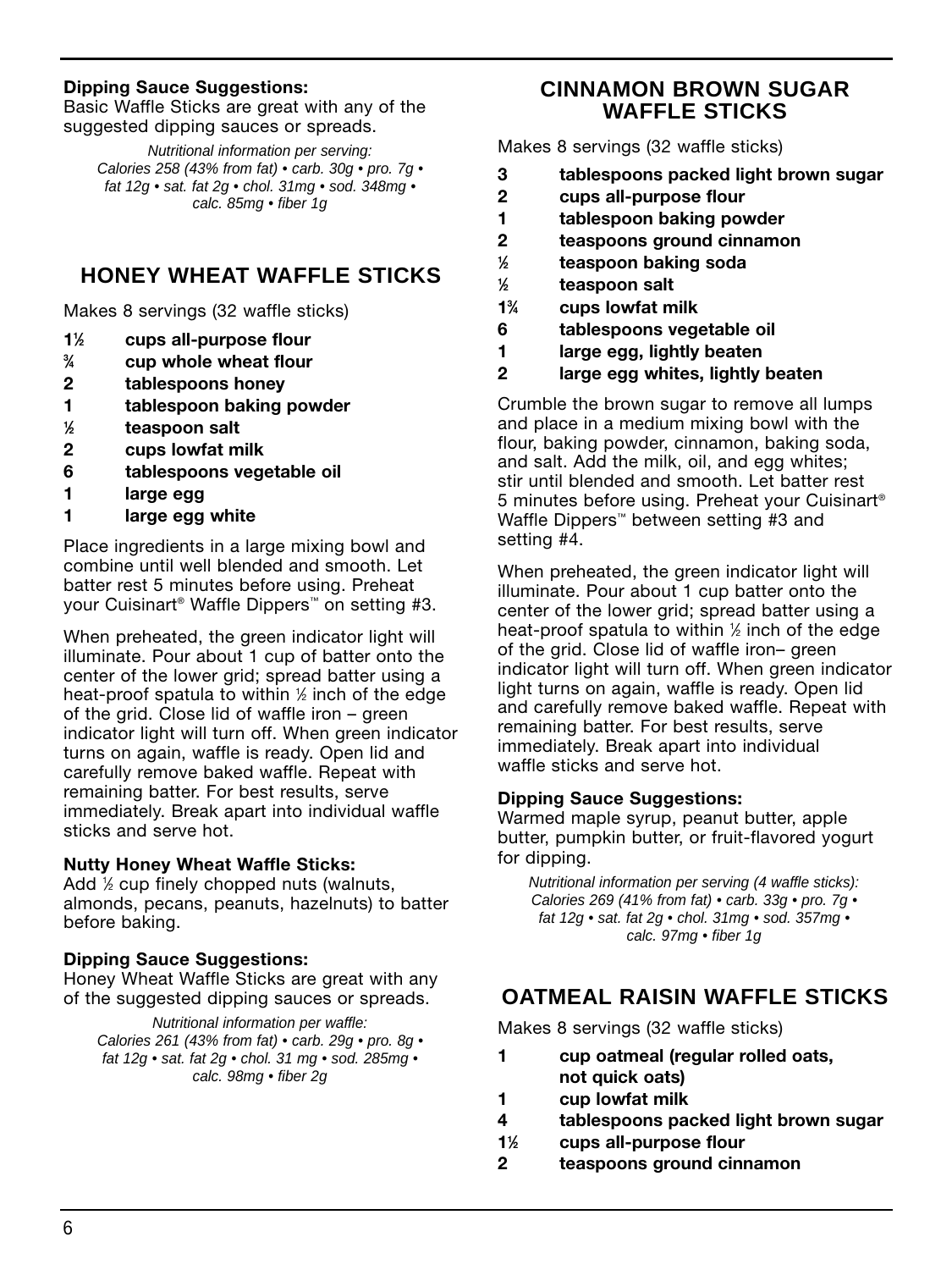- **11 ⁄2 teaspoons baking powder**
- **1 teaspoon baking soda**
- **1 ⁄2 teaspoon salt**
- **1 cup lowfat plain yogurt**
- **1 large egg**
- **1 large egg white**
- **6 tablespoons vegetable oil (you may substitute unsalted butter, melted and cooled)**
- **1 teaspoon vanilla extract**
- **2 ⁄3 cup raisins**

Place oatmeal and milk in a small bowl and stir; let oatmeal soak for 5 to 10 minutes.

Crumble the brown sugar to remove any lumps and place in a medium bowl with flour, reserved oatmeal mixture, cinnamon, baking powder, baking soda, and salt. Stir to blend. Add yogurt, egg and egg whites, oil, and vanilla. Stir until well blended and smooth. Stir in raisins. Let batter rest 5 minutes before using. Preheat your Cuisinart® Waffle Dippers™ on setting #3.

When preheated, green indicator light will illuminate. Pour about 1 cup of the batter onto the lower grid; spread batter using a heat-proof spatula to within 1 ⁄2 inch of the edge of the grid. Close lid of waffle iron – green indicator light will turn off. When green indicator light turns on again, waffle is ready. Open lid and remove baked waffle. Repeat with remaining batter. For best results, serve immediately. Break apart into individual waffle sticks and serve hot.

#### **Dipping Sauce Suggestions:**

Warmed maple syrup, fruit flavor syrup, apple butter, strawberry jam.

Nutritional information per serving (4 waffle sticks): Calories 321 (35% from fat) • carb. 45g • pro. 8g • fat  $13q \cdot sat.$  fat  $2q \cdot chol.$  31mg  $\cdot$  sod. 384mg  $\cdot$ calc. 128mg • fiber 2g

### **PEANUT BUTTER WAFFLE STICKS**

Makes 8 servings (32 waffle sticks)

- **6 tablespoons brown sugar**
- **11 ⁄2 cup flour**
- **21 ⁄4 teaspoons baking powder**
- **3 ⁄4 teaspoon salt**
- **9 tablespoons peanut butter**
- **1 ⁄3 cup butter, melted**
- **11 ⁄2 cups lowfat milk**
- **2 large eggs**
- **1 large egg white**

Crumble the brown sugar to remove any lumps and place in a medium bowl with flour, baking powder, and salt. Stir to blend. Place peanut butter and butter in a second bowl and stir until smooth and creamy. Add milk, egg and egg white; stir until smooth. Stir liquid mixture into dry mixture and whisk until smooth. Let batter rest 5 minutes before using. Preheat your Cuisinart® Waffle Dippers™ between setting #3 and setting #4.

When preheated, green indicator light will illuminate. Pour about 1 cup of batter onto the lower grid; spread batter using a heat-proof spatula to within 1 ⁄2 inch of the edge of the grid. Close lid of waffle iron – green indicator light will turn off. When green indicator light turns on again, waffle is ready. Open lid and remove baked waffle. Repeat with remaining batter. For best results, serve immediately. Break apart into individual waffle sticks and serve hot.

#### **Dipping Sauce Suggestions:**

Warmed grape or strawberry jam or jelly, warm chocolate sauce.

Nutritional information per serving (4 waffle sticks): Calories 334 (50% from fat) • carb. 31g • pro. 11g • fat 19g • sat. fat 8g • chol. 77mg • sod. 318mg • calc. 95mg • fiber 1g

### **CHOCOLATE BROWNIE WAFFLE STICKS**

Makes 6 servings (24 waffle sticks)

- **1 cup all-purpose flour**
- **3 tablespoons granulated sugar**
- **3 tablespoons packed brown sugar**
- **1 ⁄3 cup unsweetened cocoa powder**
- **11 ⁄2 teaspoons baking powder**
- **1 ⁄4 teaspoon baking soda**
- **1 ⁄4 teaspoon salt**
- **1 teaspoon cinnamon**
- **1 large egg**
- **1 large egg white**
- **1 cup lowfat milk**
- **1 teaspoon vanilla extract**
- **4 tablespoons unsalted butter, melted, cooled slightly**

Place the flour, both sugars, cocoa powder, baking powder, baking soda, salt, and cinnamon in a medium bowl; stir with a whisk to blend. Place egg and egg white in a medium bowl; whisk until smooth. Add the milk and vanilla extract; stir with whisk until well blended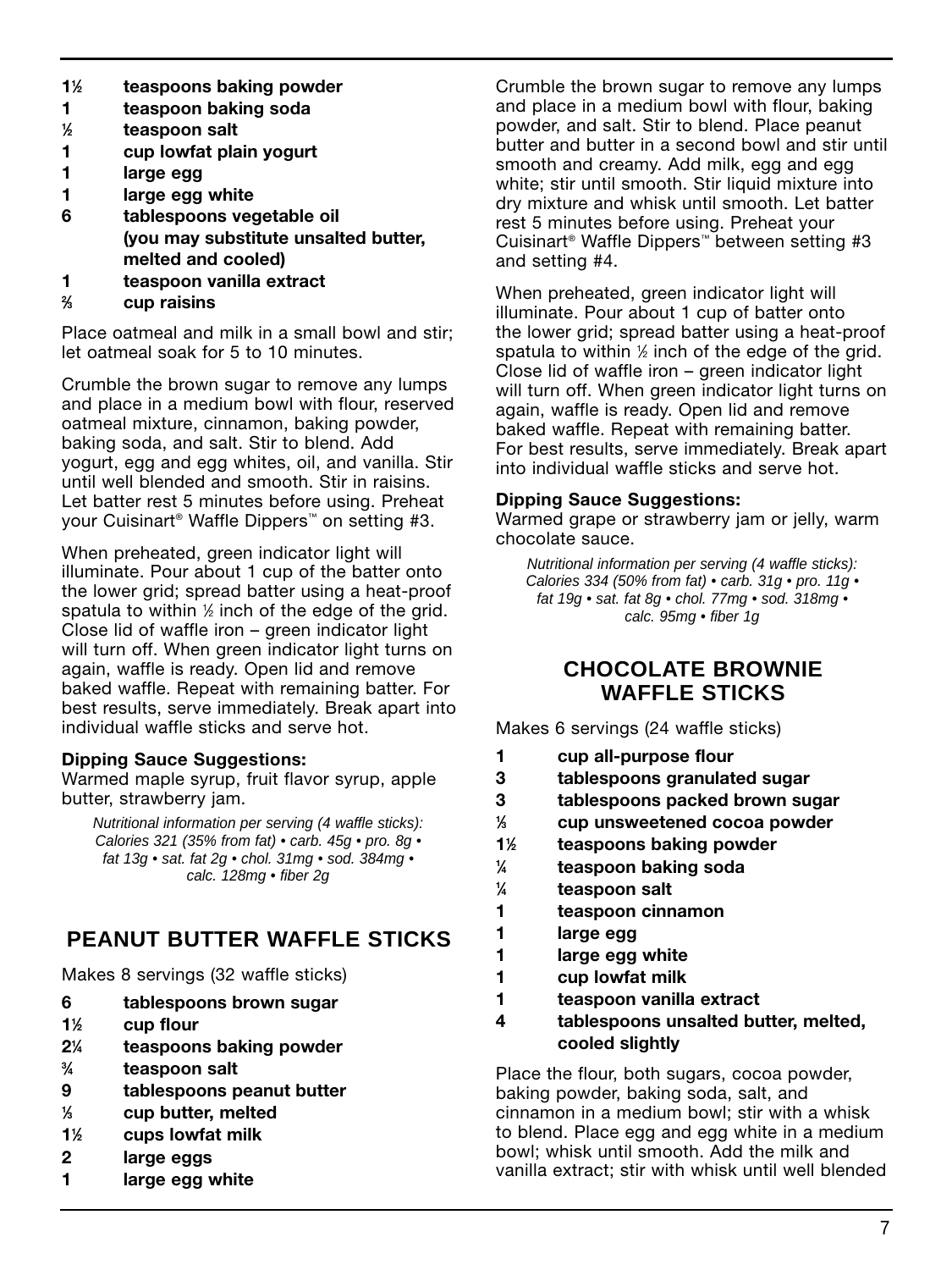and smooth. Add liquid mixture to dry mixture, whisk until smooth. Stir in melted butter. Let batter stand 5 minutes. Preheat Cuisinart® Waffle Dippers<sup>™</sup> on setting #3.

When preheated, green indicator light will illuminate. Pour about 1 cup batter onto center of lower grid; spread batter evenly. Close waffle iron – green indicator light will turn off. When green indicator light turns on again, waffle is ready. Remove waffle using a heatproof plastic spatula. Repeat with remaining batter. For best results, serve immediately. Break apart into individual waffle sticks and serve hot. You may keep waffle sticks warm until ready to serve in a 200° F oven.

#### **Double Chocolate Brownie Waffle Sticks:**

Add ½ cup mini chocolate morsels to the flour mixture; complete recipe as directed.

#### **Dipping Sauce Suggestions:**

Warmed fruit flavored syrups – particularly cherry or raspberry, warm chocolate sauce, warm marshmallow or caramel sauce.

Chocolate Brownie Waffle Sticks may also be served with ice cream.

Nutritional information per serving (4 waffle sticks): Calories 342 (40% from fat) • carb. 46g • pro. 6g • fat 15g • sat. fat 9g • chol. 59mg • sod. 261mg • calc. 84mg • fiber 5g

### **CHOCOLATE CHIP GRAHAM CRACKER COOKIE WAFFLE STICKS**

Makes 8 servings (32 waffle sticks)

- **2 tablespoons packed brown sugar**
- **11 ⁄3 cups all-purpose flour**
- **2 ⁄3 cup graham cracker crumbs**
- **1 tablespoon baking powder**
- **1 ⁄4 teaspoon baking soda**
- **1 teaspoon cinnamon**
- **1 ⁄2 teaspoon salt**
- **3 ⁄4 cup mini chocolate morsels**
- **1 large egg**
- **2 large egg whites**
- **13 ⁄4 cups lowfat milk**
- **6 tablespoons vegetable oil**
- **1 teaspoon vanilla extract**

Crumble brown sugar to remove all lumps into a large mixing bowl. Add flour, cracker crumbs, baking powder, baking soda, cinnamon, and

salt. Stir in chocolate morsels. Place egg and egg whites in a medium bowl and mix until smooth. Stir in milk, vegetable oil and vanilla extract. Add the liquid mixture to the dry mixture and stir until blended and smooth. Let batter rest 5 minutes before using. Preheat the Cuisinart® Waffle Dippers™ on setting #3.

When preheated, green indicator light will illuminate. Pour about 1 cup batter onto the center of the lower grid; spread batter using a heat-proof spatula to within 1 ⁄2 inch of the edge of the grid. Close lid of waffle iron – green indicator light will turn off. When green indicator light turns on again, waffle sticks are ready. Open lid and carefully remove baked waffle sticks. Repeat with remaining batter. For best results, serve immediately. Break apart into individual waffle sticks and serve hot.

#### **Dipping Sauce suggestions:**

Warm fruit flavored syrups, warm berry jams, jellies or preserves, fruit flavored yogurt.

Nutritional information per serving (4 waffle sticks): Calories 364 (47% from fat) • carb. 42q • pro. 6q • fat 19g • sat. fat 5g • chol. 31mg • sod. 362mg • calc. 90mg • fiber 4g

### **BANANA GRANOLA WAFFLE STICKS**

Makes 8 servings (32 waffle sticks)

- **11 ⁄2 cups all-purpose flour**
- **21 ⁄4 teaspoons baking powder**
- **1 ⁄4 teaspoon baking soda**
- **1 ⁄4 teaspoon salt 3**
- **⁄4 cup mashed, very ripe banana (1-2 bananas)**
- **1 cup lowfat milk**
- **1 ⁄2 cup lowfat sour cream**
- **5 tablespoons vegetable oil**
- **1 large egg**
- **1 large egg white**
- **1 teaspoon vanilla extract**
- **1 cup granola (use your favorite flavor, chop nuts if they appear to be large)**

Place flour, baking powder, baking soda and salt in a large mixing bowl and stir to combine. Place mashed banana, milk, sour cream, vegetable oil, egg, egg white, and vanilla in a medium bowl. Stir until blended and smooth. Stir into dry mixture. Let batter rest 5 minutes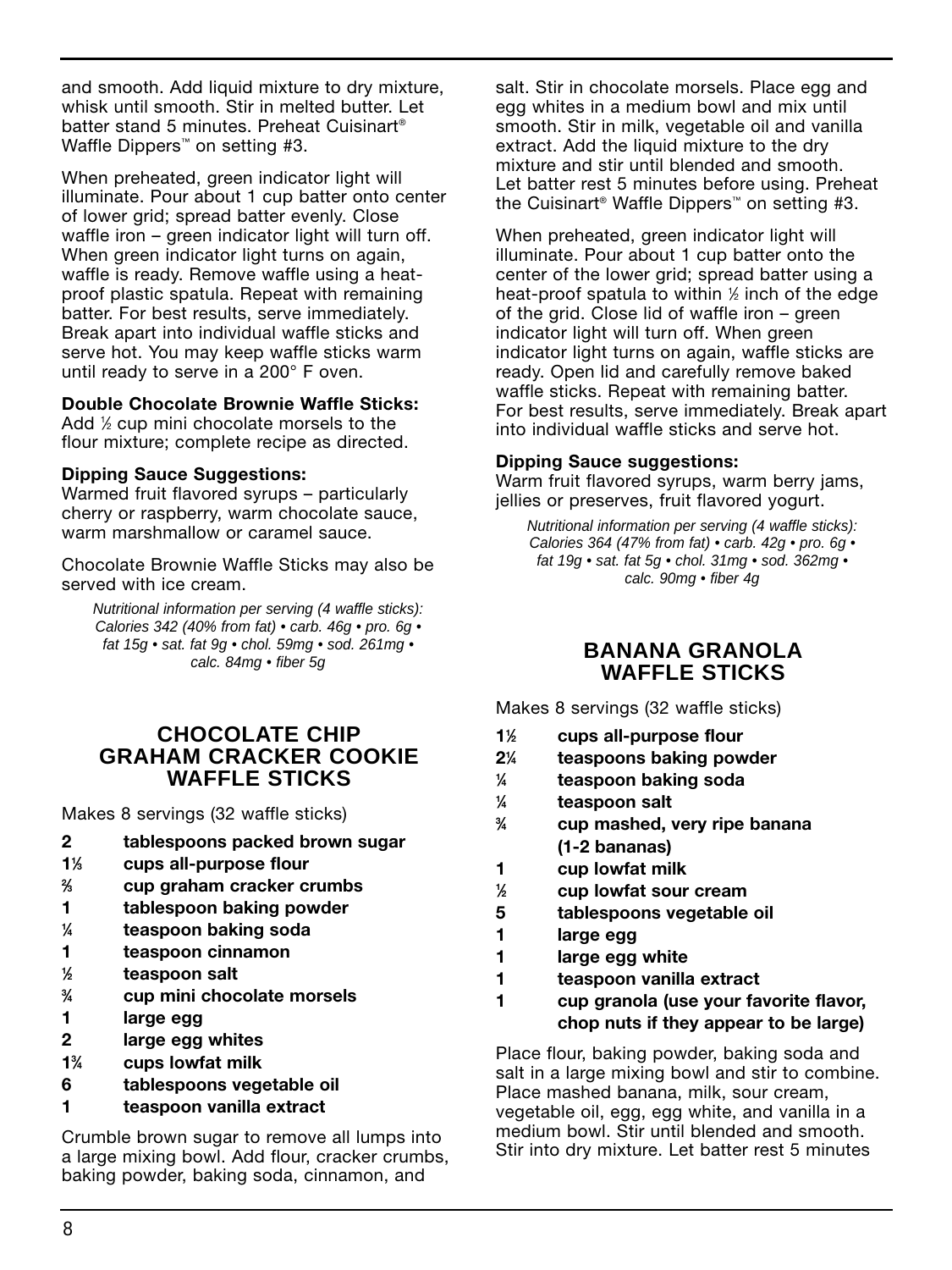before using. Preheat your Cuisinart® Waffle Dippers™ on setting #3.

When preheated, green indicator light will illuminate. Stir granola into batter. Pour about 1 cup batter onto center of the lower grid; spread batter using a heat-proof spatula to within 1 ⁄2 inch of the edge of the grid. Sprinkle batter with about 1<sup>1/2</sup> tablespoons granola. Close lid of waffle iron – green indicator light will illuminate. When green indicator light turns on again, waffle is ready. Open lid and carefully remove baked waffle. Repeat with remaining batter. For best results, serve immediately. Break apart into individual waffle sticks and serve hot.

#### **Dipping Sauce Suggestions:**

Warm maple syrup, fruit flavored syrup, warm honey.

Nutritional information per serving (4 waffle sticks): Calories 294 (40% from fat) • carb. 38g • pro. 79g • fat 13g • sat. fat 2g • chol. 35mg • sod. 228mg • calc. 74mg • fiber 2g

### **SAVORY CHEDDAR CORNMEAL WAFFLE STICKS**

Makes 8 servings (32 waffle sticks)

- **11 ⁄4 cups all-purpose flour**
- **1 cup cornmeal (yellow or white)**
- **1 tablespoon granulated sugar**
- **1 tablespoon baking powder**
- **1 ⁄2 teaspoon baking soda**
- **1 ⁄4 teaspoon salt**
- **3 ounces shredded lowfat sharp Cheddar cheese (about 3 ⁄4 cup)**
- **13 ⁄4 cups lowfat milk**
- **6 tablespoons vegetable oil**
- **1 large egg**
- **1 large egg white**
- **3-5 drops hot sauce, such as \*Tabasco® (optional)**

Place flour, cornmeal, sugar, baking powder, baking soda, and salt in a large mixing bowl; stir to combine. Add shredded Cheddar; stir. Place the milk, oil, eggs, and hot sauce in a separate bowl; stir with a whisk to blend. Add to the dry ingredients and stir until smooth. Let batter rest 5 minutes before using. Preheat your Cuisinart® Waffle Dippers™ on setting #3.

When preheated, green indicator light will illuminate. Pour about 1 cup batter onto center of lower grid; spread batter using a heat-proof spatula to within  $\frac{1}{2}$  inch of the edge of the grid. Close lid of waffle iron – green indicator light will turn off. When green indicator light turns on again, waffle is ready. Open lid and carefully remove baked waffle. Repeat with remaining batter. For best results, serve immediately. Break apart into individual waffle sticks and serve hot.

Serve Cheddar Cornmeal Waffle Sticks along with soups or chili. Add bacon or chives for a change.

Nutritional information per serving (4 waffle sticks): Calories 297 (42% from fat) • carb. 34g • pro. 10 g • fat 14g • sat. fat 3g • chol. 37mg • sod. 433mg • calc. 259mg • fiber 2g

\*Tabasco® is a registered trademark owned by the McIlhenney Co.

### **WAFFLE STICKS MIX**

Having a batch of this mix on hand will allow you to make waffle sticks anytime you want – from one strip of 8 sticks – or many strips. Just keep mix in your pantry and pull out when you want to prepare waffles. Prepare as much or as little of the mix as needed. Our version is much healthier than most purchased versions too,as it does not contain any hydrogenated fats or preservatives.

Makes 7 cups of mix (112 waffle sticks)

- **5 cups unbleached all-purpose flour**
- **1 cup wheat germ (regular or honey crunch)**
- **1 cup buttermilk powder**
- **3 tablespoons granulated sugar**
- **3 tablespoons baking powder**
- **21 ⁄4 teaspoons salt**
- **21 ⁄2 teaspoons baking soda**

Combine all ingredients in a large bowl. Use a whisk to combine thoroughly. Store in a resealable airtight container until ready to use.

Nutritional information per 2 servings ( 1 ⁄2 cup mix, unprepared): Calories 319 (8% from fat) • carb. 58g • pro. 16g • fat 3g • sat. fat 1g • chol. 8mg • sod. 976mg • calc. 150mg • fiber 4g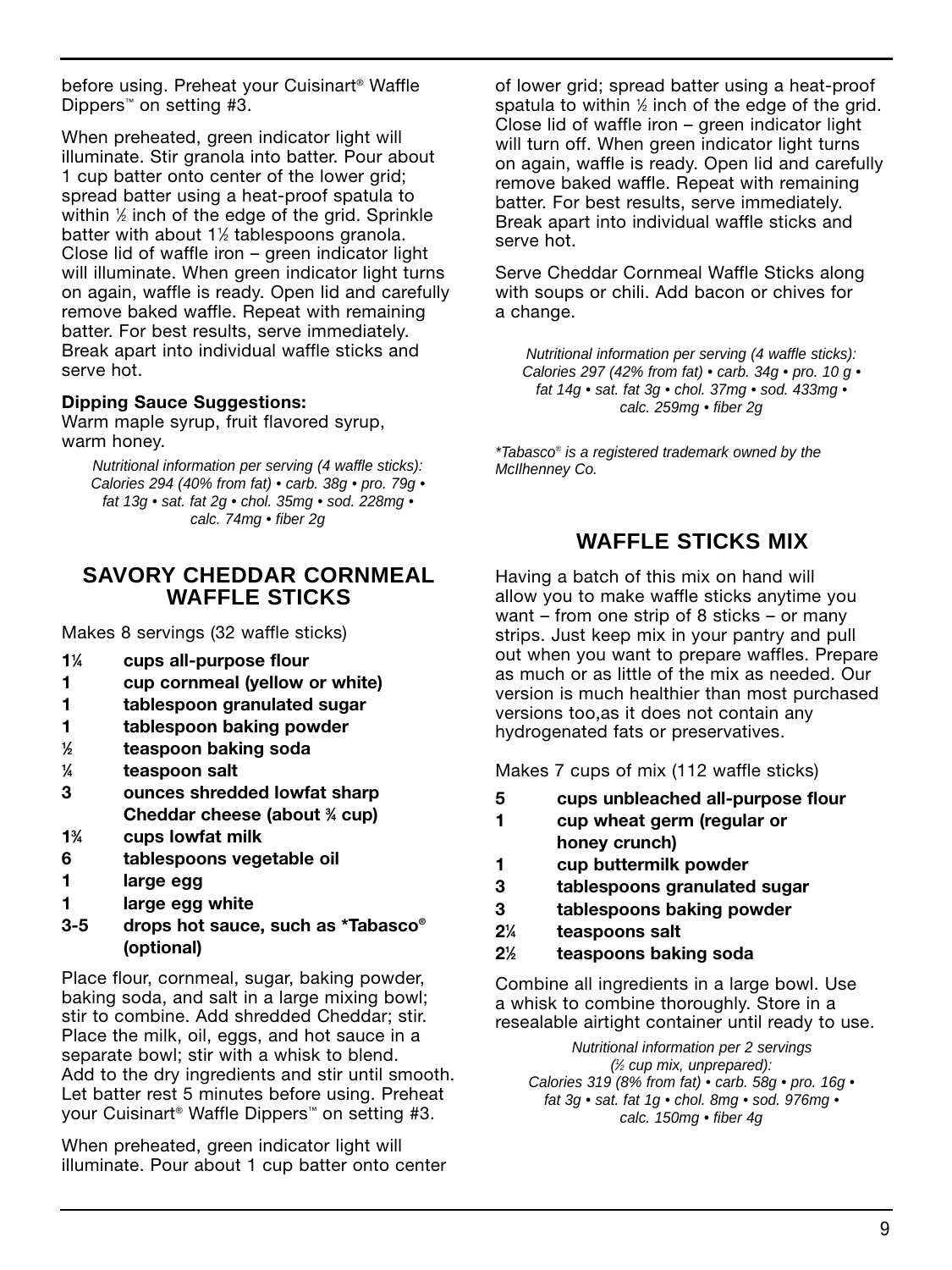### **WAFFLE MIX WAFFLE STICKS**

Makes 2 servings (8 waffle sticks)

- **1 ⁄2 cup Waffle Sticks Mix**
- **1 ⁄3 cup lowfat milk**
- **1 ⁄2 large egg, beaten until smooth (2 tablespoons) – can use liquid egg substitute or pasteurized liquid eggs**
- **11 ⁄2 teaspoons vegetable oil**

Place all the ingredients in a small bowl. Stir with a whisk until smooth. Let batter stand 2-3 minutes before using. Preheat the Cuisinart® Waffle Dippers™ on Setting #3.

When preheated, green indicator light will illuminate. Pour about 7 cups of batter evenly onto the center of lower grid; spread batter using a heat-proof spatula to within 1 ⁄2 inch of the edge of the grid. Close lid of waffle iron – green indicator light will turn off. When green indicator light turns on again, waffle is ready. Open lid and carefully remove baked waffle sticks. Break apart into individual waffle sticks and serve hot.

### **Dipping Sauce Suggestions:**

Waffle Stick Mix Waffle Sticks are good with any of the suggested sauces or spreads.

Nutritional information per serving (4 waffle sticks): Calories 206 (29% from fat) • carb. 27g • pro. 10g • at 8q  $\cdot$  sat. fat 2q  $\cdot$  chol. 59mq  $\cdot$  sod. 450mq  $\cdot$ calc. 128mg • fiber 2g

### **WAFFLE STICK-WICHES**

Makes 4 servings (8 Waffle Stick-wiches)

- **8 slices good quality white or whole-wheat sandwich bread (firm, not soft crumb)**
- **2 tablespoons unsalted butter, at room temperature**
- **4 ounces Swiss, Muenster, Cheddar or American cheese**

Cut crusts from bread so that the slices are 3 inches wide and 4 inches long. Spread one side of each slice of bread with  $\frac{3}{4}$  teaspoon of the softened butter. Place 4 slices of bread buttered side down. Trim cheese to fit bread, about 1 ⁄8 inch from each edge, top each slice of bread with 1 ⁄4 of the cheese. Top with remaining buttered bread slices, buttered side up.

Preheat the Cuisinart® Waffle Dippers™ on setting #3. When preheated, green indicator light will illuminate. Arrange the sandwiches side by side on the lower grid. Close lid and bake until green light comes back on, 2½ to 3 minutes. Remove Waffle Stick-wiches and break into individual sticks. Let cool slightly and serve with Honey Mustard Dipping Sauce or your own personal favorite sandwich sauce.

Nutritional information per serving (2 waffle Stick-wiches): Calories 256 (43% from fat) • carb. 23g • pro. 14g • fat 12g • sat. fat 7g • chol. 31mg • sod. 274mg • calc. 355mg • fiber 1g

### **Honey Mustard Dipping Sauce:**

Makes 1 ⁄2 cup

- **1 ⁄4 cup honey**
- **1 ⁄4 cup Dijon-style mustard**

Place honey and mustard in a small bowl. Stir until smooth. (May also be mixed in a Cuisinart® Mini-Prep® Processor.) Keep unused portions covered and refrigerated.

Nutritional information per serving (1 tablespoon): Calories 40 (0% from fat) • carb. 11g • pro. 0g • fat 0g • sat. fat 0g • chol. 0mg • sod. 181mg • calc. 1mg • fiber 0g

### **DIPPING SAUCE SUGGESTIONS**

Waffle Sticks may be served buttered or unbuttered, with or without sauces for dipping. They may also be spread with peanut butter or other nut butters, whipped honey, cream cheese, or a chocolate nut spread such as Nutella®.

Jams, jellies, preserves, and syrups can be warmed before serving for dipping. Take care not to overheat, as the sugars in these items can cause burns.

For dipping waffle sticks we suggest the following: **Chocolate Sauce Caramel Sauce**

**Marshmallow Sauce**

**Jams, Jellies, Preserves** – grape; strawberry; seedless blueberry, blackberry, raspberry; apricot; marmalade; apple or pumpkin butter. These are best for dippers when heated to a warm, syrupy consistency.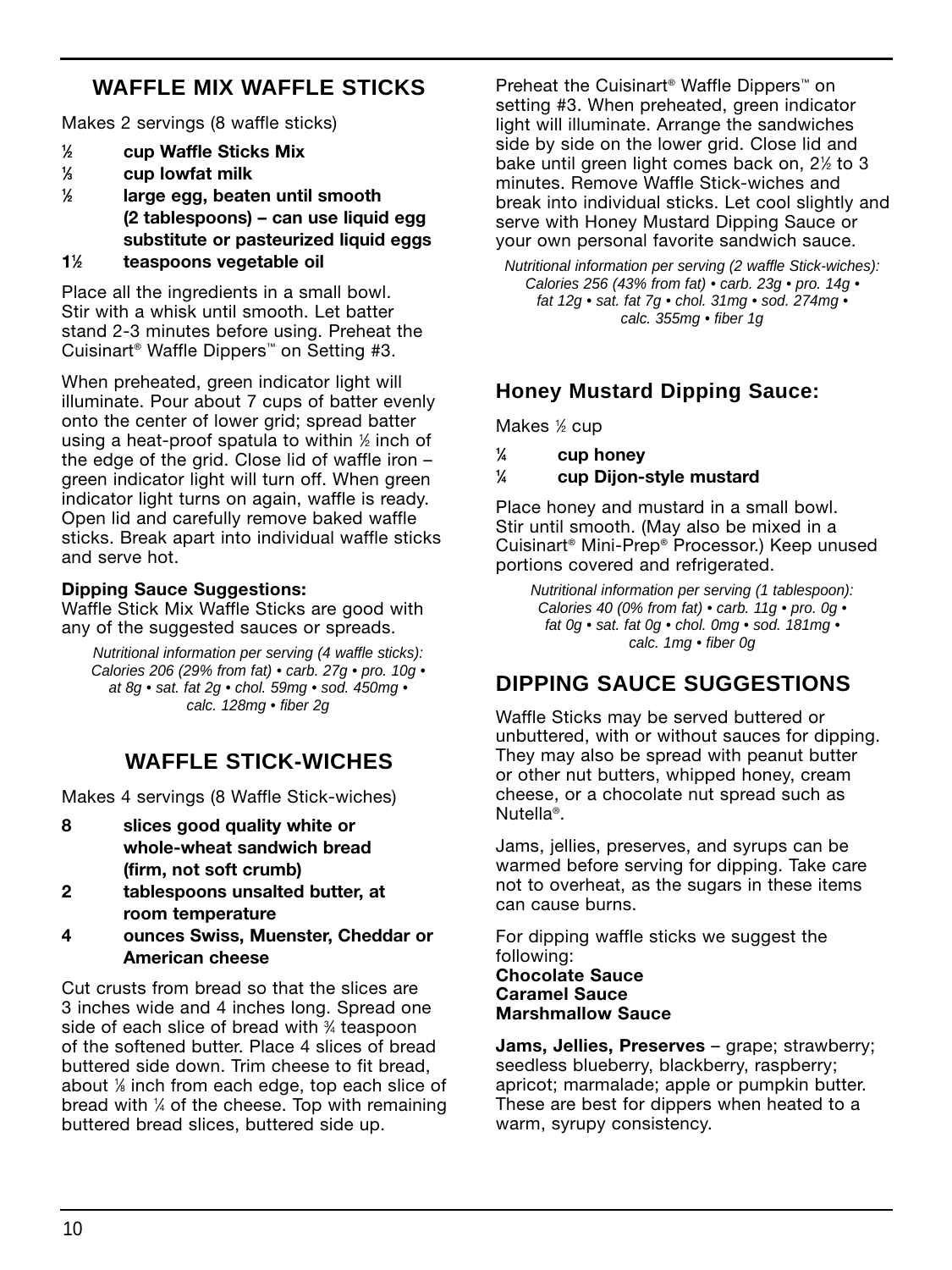**Syrups/Honeys** – maple or fruit flavored syrups, honey. These are best for dipping waffle sticks when heated to warm.

**Fruit flavored yogurts** – Waffle sticks may be dipped into fruit flavored yogurt for an easy, healthy dipping sauce.

**Applesauce or fruit purées (sweetened to taste)** – Warm applesauce or purée slightly for a dipping sauce.

## **WARRANTY**

## **Limited Three-Year Warranty**

This warranty is available to consumers only. You are a consumer if you own a Cuisinart<sup>®</sup> Waffle Dippers™ which was purchased at retail for personal, family or household use. Except as otherwise required under applicable law, this warranty is not available to retailers or other commercial purchasers or owners.

We warrant that your Cuisinart<sup>®</sup> Waffle Dippers<sup>™</sup> will be free of defects in materials and workmanship under normal home use for 3 years from the date of original purchase.

We suggest you complete and return the enclosed product registration card promptly to facilitate verification of the date of original purchase. However, return of the product registration card is not a condition of this warranty and does not eliminate the need for the consumer to maintain the original proof of purchase. In the event that you do not have proof of purchase date, the purchase date for purposes of this warranty will be the date of manufacture.

If your Cuisinart® Waffle Dippers™ should prove to be defective within the warranty period, we will repair or, if we think necessary, replace it. To obtain warranty service, please call our Customer Service Center toll-free at 1-800-726-0190 or write to: Cuisinart, 150 Milford Road, East Windsor, NJ 08520.

To facilitate the speed and accuracy of your return, enclose \$10.00 for shipping and handling. (California residents need only supply a proof of purchase and should call 1-800-726-0190 for

shipping instructions.) Please be sure to include your return address, description of the product's defect, product serial number, and any other information pertinent to the return. Please pay by check or money order.

NOTE: For added protection and secure handling of any Cuisinart® product that is being returned, we recommend you use a traceable, insured delivery service. Cuisinart cannot be held responsible for in-transit damage or for packages that are not delivered to us. Lost and/or damaged products are not covered under warranty.

Please be sure to include your return address, daytime phone number, description of the product defect, product model # (located on bottom of product), original date of purchase, and any other information pertinent to the product's return.Your Cuisinart® Waffle Dippers™ has been manufactured to the strictest specifications and has been designed for use only with authorized accessories and replacement parts. This warranty expressly excludes any defects or damages caused by accessories, replacement parts or repair service other than those authorized by Cuisinart.

This warranty does not cover any damage caused by accident, misuse, shipment or other than ordinary household use.

This warranty excludes all incidental or consequential damages. Some states do not allow the exclusion or limitation of these damages, so they may not apply to you.